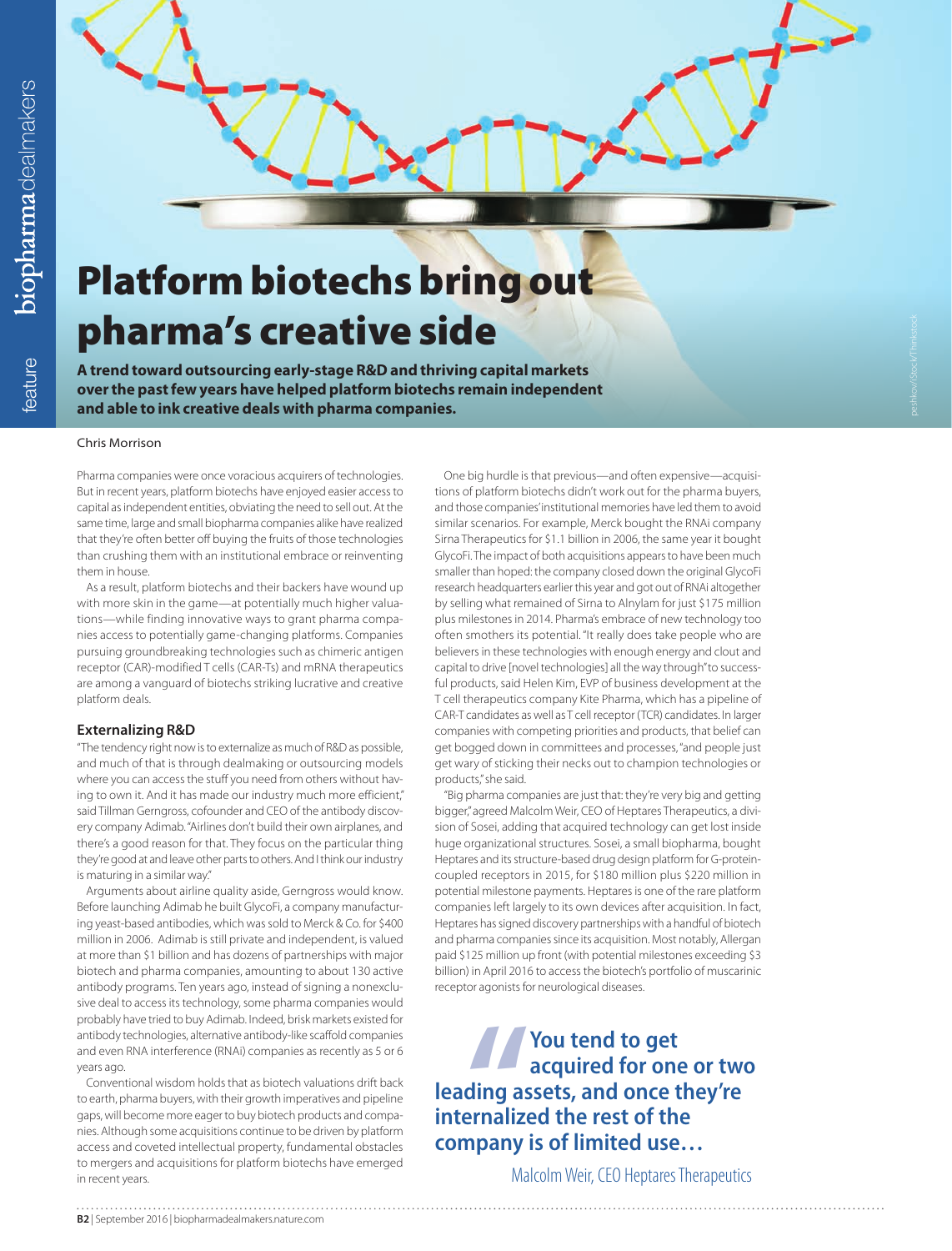eature

Sosei made an ideal fit for Heptares, said Weir, because the latter was being acquired specifically as a drug discovery engine—which the relatively small Sosei did not have. One of the problems for acquired platform companies is technological or asset overlap with the acquirer's existing portfolio. "Unless you are from Mars and don't fit into any category at the pharma," said Weir, "when you get acquired you tend to get acquired for one or two leading assets, and once they're internalized the rest of the company is of limited use in the eyes of the pharma partner."

# **Valuation dilemmas**

At a large company, the long-term commitment to any decision is always in question, said Weir. Whether a platform technology succeeds inside a large organization isn't only about technological attrition, either because the technology fails or because something better comes along; it is also about "failure, but from portfolio decisions that can effectively scupper your program," he said. Loss of control of an asset's future development happens with individual product candidates as well, but for platforms, a greater percentage of a deal's possible value can be tied up in earn-outs.

Valuing platform companies is more art than science, and agreeing on terms (especially in such volatile markets) is notoriously tricky. Biotechs with 'next big thing' platforms ascribe value to the technology, but pharmas typically see value only in products. As a result, platform buyouts are most likely to occur only when technologies have matured to the point of spawning late-stage drug candidates whose potential overshadows the myriad unpursued opportunities a platform represents.

Platform purveyors have learned to structure their companies accordingly. The mRNA therapeutics pioneer Moderna has created multiple internal portfolio companies to pursue different applications of its core technology. Several companies with platform technologies have created LLC umbrella structures under which individual drug candidates are nested as individual companies. When Gilead Sciences acquired Nimbus Therapeutics' acetyl-CoA carboxylase inhibitors, including a phase-2-ready candidate for nonalcoholic steatohepatitis, the \$400 million upfront deal was structured as an acquisition of a wholly owned subsidiary (Nimbus Apollo). Nimbus, which discovers drug candidates with a computational chemistry platform, and other asset-centric developers have successfully monetized their 'golden geese' through corporate structures that allow value to be ascribed to individual products or disease areas rather than the platform itself, without interrupting the platform's development progress.

# **Getting creative**

As pharma companies have grown comfortable keeping promising technology platforms at arm's length, deals around CAR-T platforms for cancer immunotherapy underscore big companies' efforts to participate in the promise of a broad technology platform while enabling their own work in product development.



# *<u>dation</u>*<br>**ating a**<br>**h a** pha **It used to be that biotechs needed validation of their platforms by creating a strategic partnership with a pharma**

Helen Kim, EVP of business development, Kite Pharma

"It used to be that biotechs needed validation of their platforms by creating a strategic partnership with a pharma, partly to access laterstage development and commercial capabilities but also to access nondilutive financing," said Helen Kim. Plenty of those deals still happen, she said, but some promising companies, such as Kite and competitor Juno Therapeutics, that happened to emerge during the recent biotech market boom have been able to bargain from strong positions. "Ultimately, if a company's vision and strategy is to create maximum value," those 'validation deals' can be counterproductive, she said. "If you encumber your lead programs or the tech platforms, it caps the potential value of your company."

Kite's strategic alliance with Amgen, inked in January 2015, gives the big biotech access to Kite's platform without ownership over any of its programs, and Kite similarly gets access to Amgen's oncology pathway and target expertise. "The collaboration was structured so that Kite has a certain number of targets from Amgen that we are developing as our own products," said Kite's Kim. Meanwhile, the deal grants Amgen a license to Kite's CAR-T technology platform, which Kite will take through investigational new drug (IND) filing before handing it off to Amgen. Milestones—up to \$525 million—flow each way, and Kite received a \$60 million upfront payment and will be reimbursed for early-stage R&D costs. "We get access to targets, they get access to CAR-Ts, but the license is only for the targets they're developing," said Helen Kim.

Juno's flagship deal with Celgene in June 2015 may tie the companies closely together, but it also, paradoxically, ensures Juno's independence for the foreseeable future. The companies' 10-year collaboration appears to be based on the successful Roche/Genentech model, as Celgene gains rights to develop Juno's CAR and TCR candidates outside North America, and both sides receive other codevelopment and co-promotion options on each other's pipelines. Celgene's upfront payment of \$1 billion included an \$850 million equity stake in Juno (10% of the company), which was bought at a ~100% premium to the company's share price at the time of the deal. By the end of the deal's 10-year term, Celgene's stake could be as high as 30%, but the company has agreed to limits

on selling its stake or trying to take over the company.